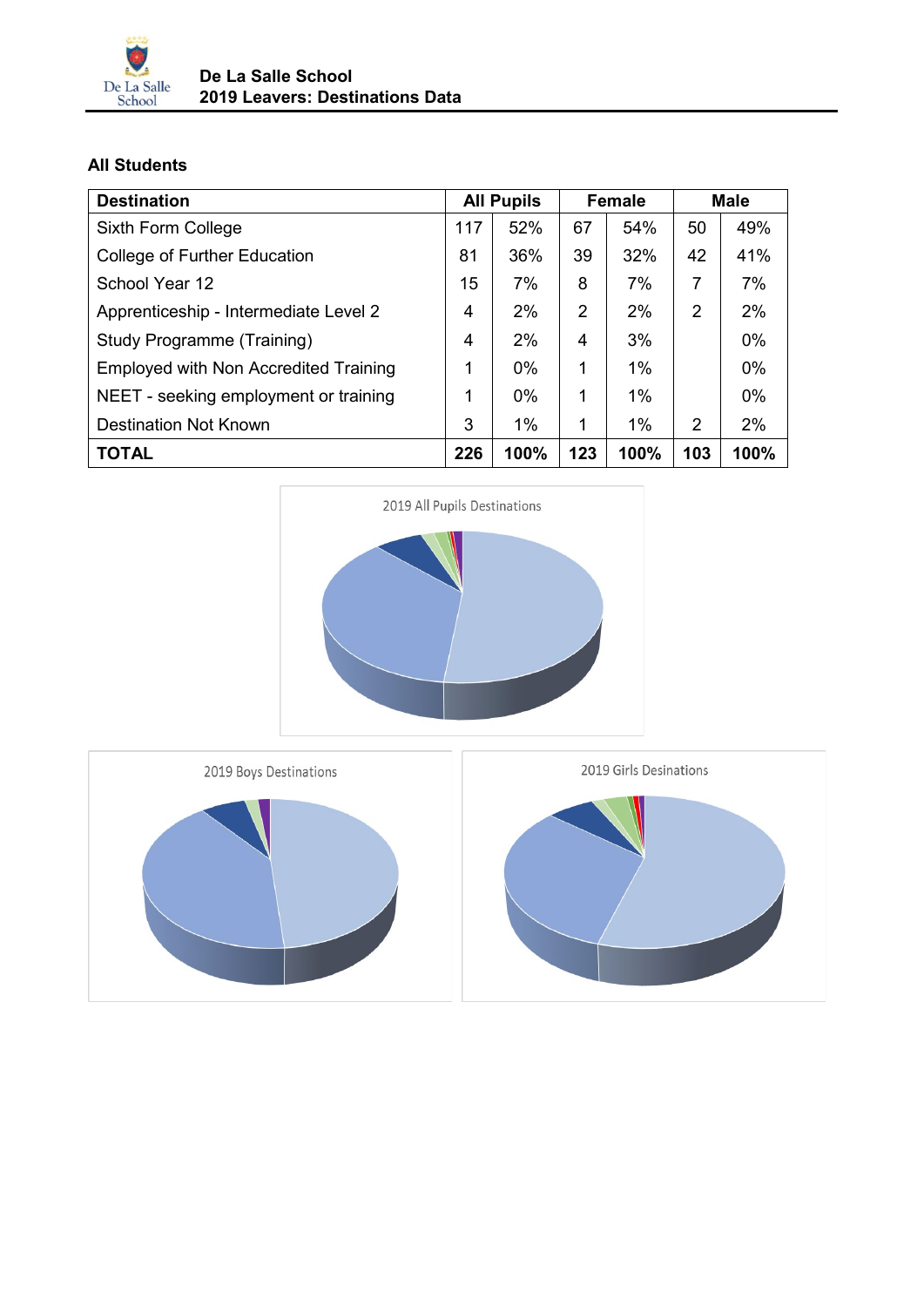### **Disadvantaged Students**

| <b>Destination</b>                           | DA | <b>Non-DA</b> | DA    | <b>Non-DA</b> |
|----------------------------------------------|----|---------------|-------|---------------|
| Sixth Form College                           | 8  | 109           | 27%   | 56%           |
| <b>College of Further Education</b>          | 18 | 63            | 60%   | 32%           |
| School Year 12                               | 2  | 13            | 7%    | 7%            |
| Apprenticeship - Intermediate Level 2        |    | 4             | $0\%$ | 2%            |
| <b>Employed with Non Accredited Training</b> |    |               | $0\%$ | 1%            |
| <b>Study Programme (Training)</b>            |    | 4             | $0\%$ | 2%            |
| NEET - seeking employment or training        |    |               | 3%    | $0\%$         |
| <b>Destination Not Known</b>                 |    | 2             | 3%    | 1%            |
| <b>TOTAL</b>                                 | 30 | 196           | 100%  | 100%          |





# Disadvantaged students with high prior attainment

| <b>Destination</b>                               |   | DA HA |  |  |
|--------------------------------------------------|---|-------|--|--|
| Sixth Form College                               | 3 | 38%   |  |  |
| <b>College of Further Education</b>              | 2 | 25%   |  |  |
| School Year 12                                   | 2 | 25%   |  |  |
| NEET - Seeking Employment, Education or Training |   | 13%   |  |  |
| <b>TOTAL</b>                                     | 8 | 100%  |  |  |